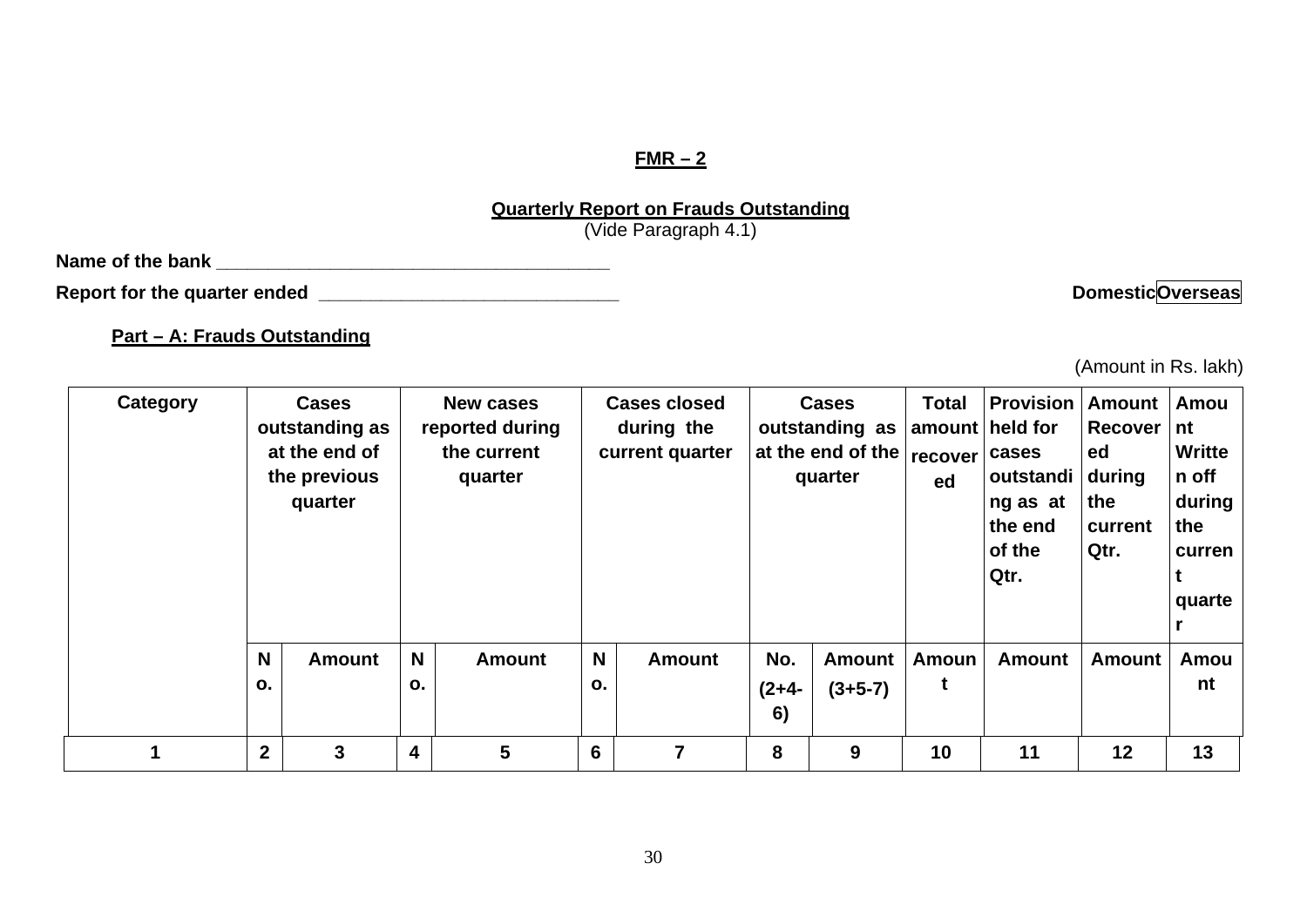| Category                                                 |                  | <b>Cases</b><br>outstanding as<br>at the end of<br>the previous<br>quarter |                    | <b>New cases</b><br>reported during<br>the current<br>quarter |         | <b>Cases closed</b><br>during the<br>current quarter |                      | <b>Cases</b><br>outstanding as<br>at the end of the<br>quarter | <b>Total</b><br>recover<br>ed | <b>Provision   Amount</b><br>amount   held for<br>cases<br>outstandi<br>ng as at<br>the end<br>of the<br>Qtr. | Recover I<br>ed<br>during<br>the<br>current<br>Qtr. | Amou<br>nt<br><b>Writte</b><br>n off<br>during<br>the<br>curren<br>quarte |
|----------------------------------------------------------|------------------|----------------------------------------------------------------------------|--------------------|---------------------------------------------------------------|---------|------------------------------------------------------|----------------------|----------------------------------------------------------------|-------------------------------|---------------------------------------------------------------------------------------------------------------|-----------------------------------------------------|---------------------------------------------------------------------------|
|                                                          | N<br>0.          | <b>Amount</b>                                                              | $\mathsf{N}$<br>ο. | <b>Amount</b>                                                 | N<br>о. | <b>Amount</b>                                        | No.<br>$(2+4-$<br>6) | <b>Amount</b><br>$(3+5-7)$                                     | <b>Amoun</b><br>t             | <b>Amount</b>                                                                                                 | <b>Amount</b>                                       | Amou<br>nt                                                                |
| 1                                                        | $\boldsymbol{2}$ | $\mathbf{3}$                                                               | 4                  | 5                                                             | 6       | $\overline{7}$                                       | 8                    | 9                                                              | 10                            | 11                                                                                                            | 12                                                  | 13                                                                        |
| Cash                                                     |                  |                                                                            |                    |                                                               |         |                                                      |                      |                                                                |                               |                                                                                                               |                                                     |                                                                           |
| Deposits<br>i) Savings<br>Current<br>(i)<br>Term<br>(ii) |                  |                                                                            |                    |                                                               |         |                                                      |                      |                                                                |                               |                                                                                                               |                                                     |                                                                           |
| Non-resident<br>accounts                                 |                  |                                                                            |                    |                                                               |         |                                                      |                      |                                                                |                               |                                                                                                               |                                                     |                                                                           |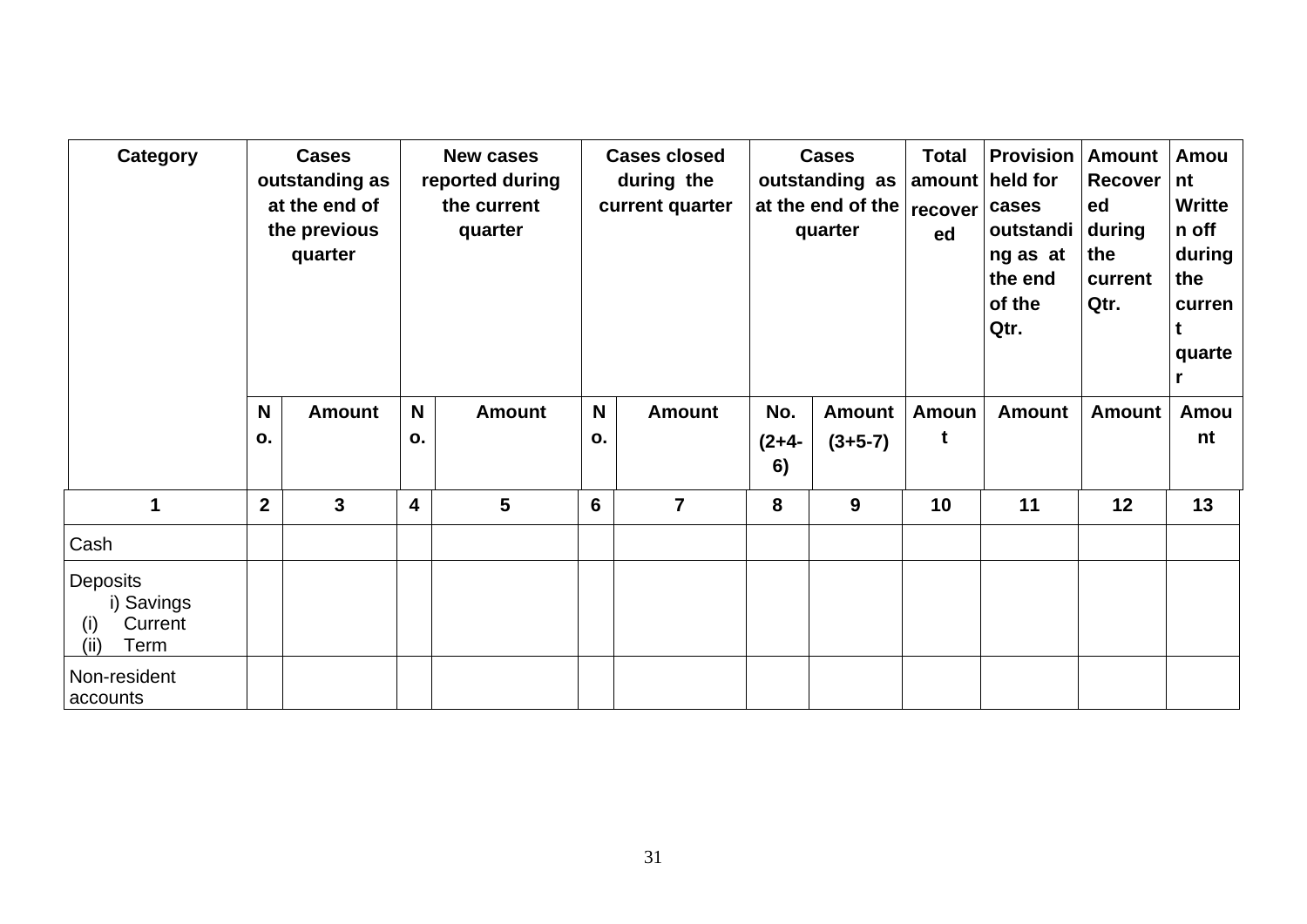| <b>Category</b>                                                                                                | <b>Cases</b><br>outstanding as<br>at the end of<br>the previous<br>quarter |               | <b>New cases</b><br>reported during<br>the current<br>quarter |               |         | <b>Cases closed</b><br>during the<br>current quarter |                      | <b>Cases</b><br>outstanding as<br>at the end of the<br>quarter | <b>Total</b><br>amount<br>recover<br>ed | <b>Provision</b><br>held for<br>cases<br>outstandi<br>ng as at<br>the end<br>of the<br>Qtr. | Amount<br>Recover<br>ed<br>  during<br>the<br>current<br>Qtr. | Amou<br>nt<br><b>Writte</b><br>n off<br>during<br>the<br>curren<br>t<br>quarte |
|----------------------------------------------------------------------------------------------------------------|----------------------------------------------------------------------------|---------------|---------------------------------------------------------------|---------------|---------|------------------------------------------------------|----------------------|----------------------------------------------------------------|-----------------------------------------|---------------------------------------------------------------------------------------------|---------------------------------------------------------------|--------------------------------------------------------------------------------|
|                                                                                                                | <b>N</b><br>о.                                                             | <b>Amount</b> | N <sub>1</sub><br>о.                                          | <b>Amount</b> | N<br>0. | <b>Amount</b>                                        | No.<br>$(2+4-$<br>6) | <b>Amount</b><br>$(3+5-7)$                                     | <b>Amoun</b><br>t                       | <b>Amount</b>                                                                               | <b>Amount</b>                                                 | Amou<br>nt                                                                     |
| 1                                                                                                              | $\overline{2}$                                                             | $\mathbf{3}$  | 4                                                             | 5             | 6       | $\overline{7}$                                       | 8                    | 9                                                              | 10                                      | 11                                                                                          | 12                                                            | 13                                                                             |
| Advances<br>Cash credit<br>(i)<br><b>Term Loans</b><br>(iii)<br>(iii)<br><b>Bills</b><br>(iv)<br><b>Others</b> |                                                                            |               |                                                               |               |         |                                                      |                      |                                                                |                                         |                                                                                             |                                                               |                                                                                |
| Foreign exchange<br>transactions                                                                               |                                                                            |               |                                                               |               |         |                                                      |                      |                                                                |                                         |                                                                                             |                                                               |                                                                                |
| Inter-branch<br>accounts                                                                                       |                                                                            |               |                                                               |               |         |                                                      |                      |                                                                |                                         |                                                                                             |                                                               |                                                                                |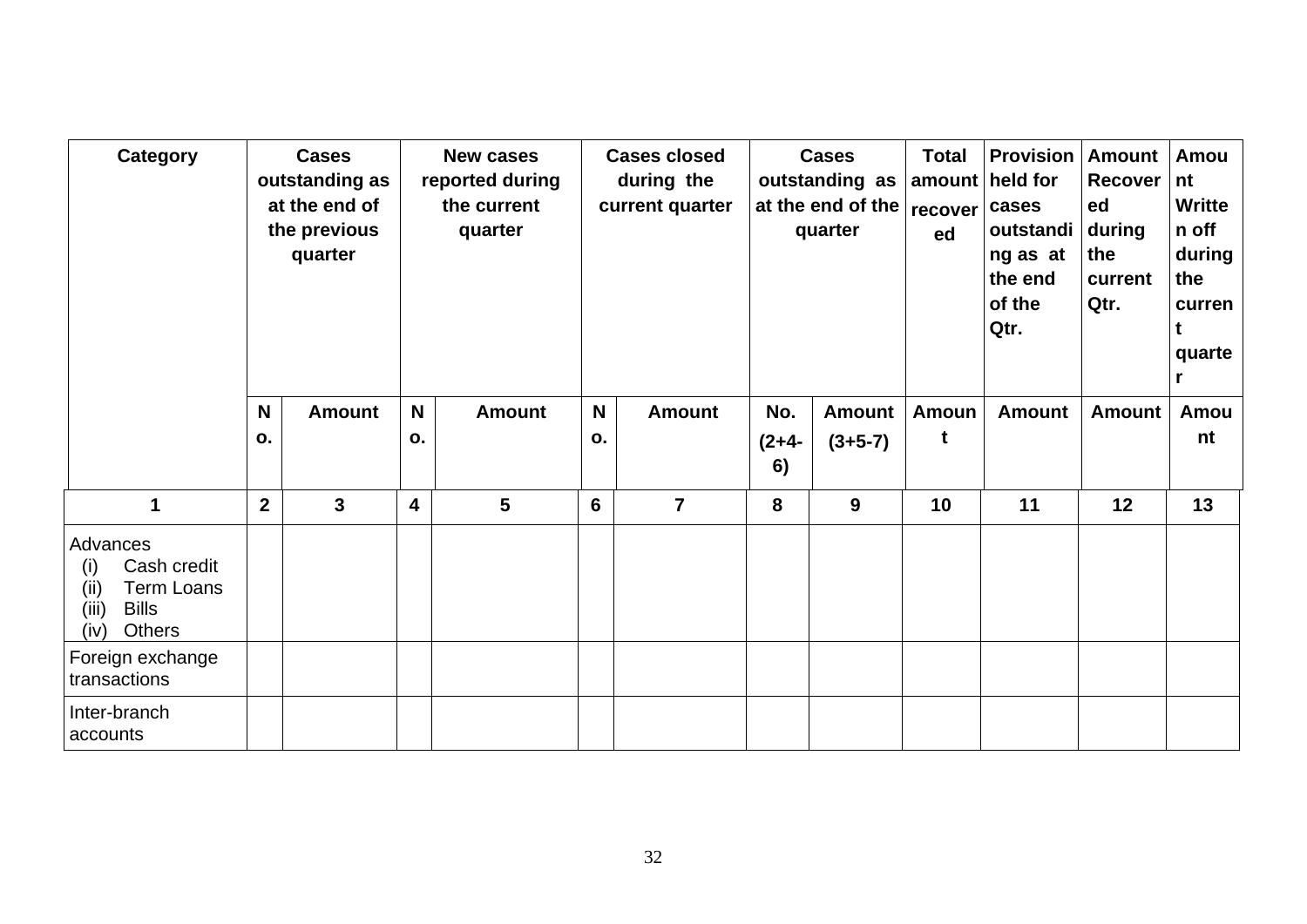| Category                       | <b>Cases</b><br>outstanding as<br>at the end of<br>the previous<br>quarter |               |         | <b>New cases</b><br>reported during<br>the current<br>quarter |         | <b>Cases closed</b><br>during the<br>current quarter |                      | <b>Cases</b><br>outstanding as<br>at the end of the<br>quarter | <b>Total</b><br>recover<br>ed | <b>Provision</b><br>amount   held for<br>cases<br>outstandi<br>ng as at<br>the end<br>of the<br>Qtr. | <b>Amount</b><br>Recover  <br>ed<br>during<br>the<br>current<br>Qtr. | Amou<br>nt<br><b>Writte</b><br>n off<br>during<br>the<br>curren<br>quarte |
|--------------------------------|----------------------------------------------------------------------------|---------------|---------|---------------------------------------------------------------|---------|------------------------------------------------------|----------------------|----------------------------------------------------------------|-------------------------------|------------------------------------------------------------------------------------------------------|----------------------------------------------------------------------|---------------------------------------------------------------------------|
|                                | N<br>$\mathbf{o}$ .                                                        | <b>Amount</b> | N<br>0. | <b>Amount</b>                                                 | N<br>о. | <b>Amount</b>                                        | No.<br>$(2+4-$<br>6) | <b>Amount</b><br>$(3+5-7)$                                     | Amoun<br>t                    | <b>Amount</b>                                                                                        | <b>Amount</b>                                                        | Amou<br>nt                                                                |
| 1                              | $\overline{2}$                                                             | 3             | 4       | $5\phantom{1}$                                                | 6       | $\overline{7}$                                       | 8                    | 9                                                              | 10                            | 11                                                                                                   | 12                                                                   | 13                                                                        |
| Cheques/Demand<br>drafts, etc. |                                                                            |               |         |                                                               |         |                                                      |                      |                                                                |                               |                                                                                                      |                                                                      |                                                                           |
| Clearing, etc.,<br>accounts    |                                                                            |               |         |                                                               |         |                                                      |                      |                                                                |                               |                                                                                                      |                                                                      |                                                                           |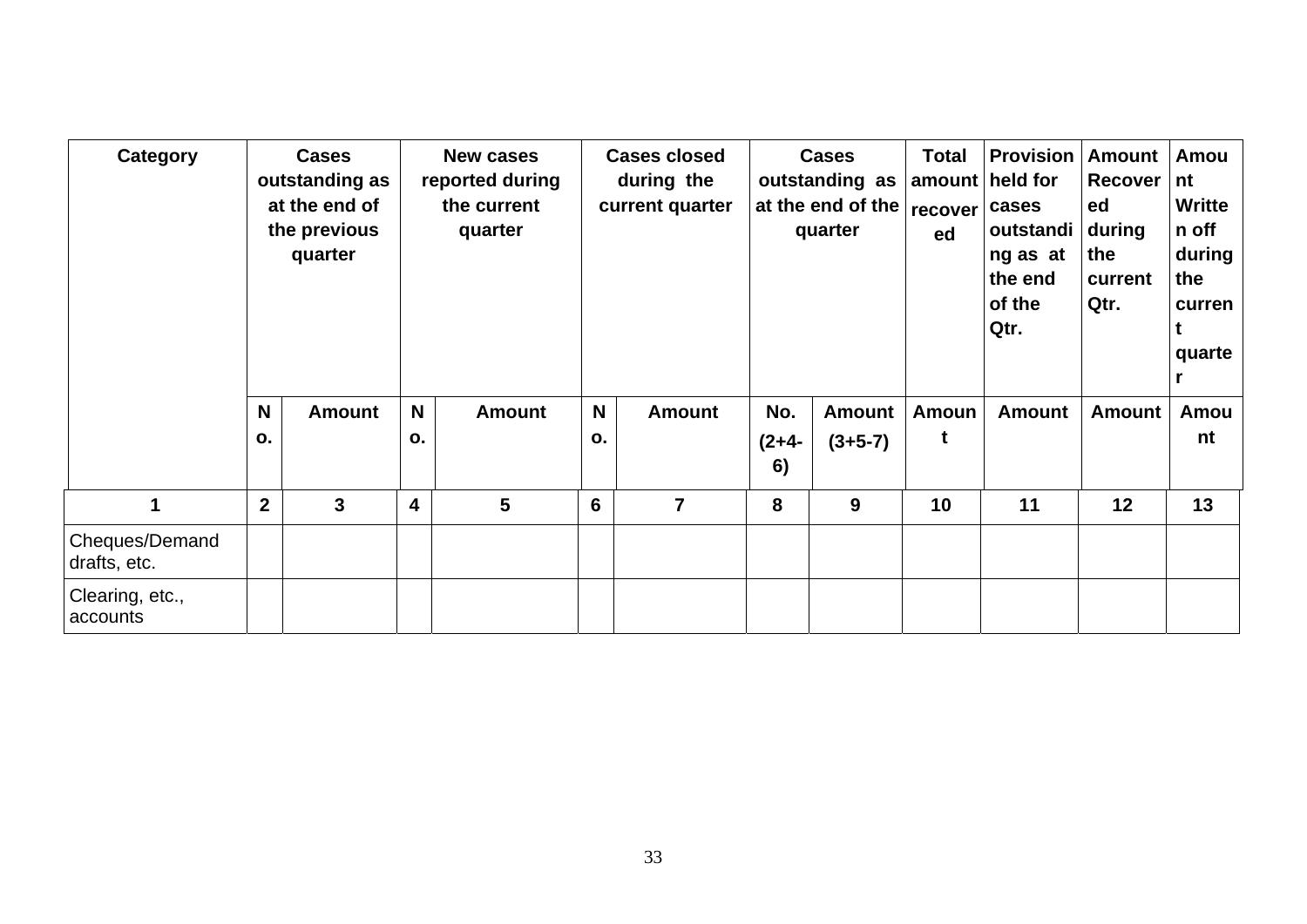| <b>Category</b>                                                                                                             | N              | <b>Cases</b><br>outstanding as<br>at the end of<br>the previous<br>quarter | $\mathsf{N}$ | <b>New cases</b><br>reported during<br>the current<br>quarter |         | <b>Cases closed</b><br>during the<br>current quarter<br><b>Amount</b> | No.                        | <b>Cases</b><br>outstanding as<br>at the end of the<br>quarter<br><b>Amount</b> | <b>Total</b><br>recover<br>ed<br>Amoun | <b>Provision</b><br>amount   held for<br>cases<br>outstandi<br>ng as at<br>the end<br>of the<br>Qtr. | <b>Amount</b><br><b>Recover</b><br>ed<br>during<br>the<br>current<br>Qtr. | Amou<br>nt<br><b>Writte</b><br>n off<br>during<br>the<br>curren<br>t<br>quarte<br>r |
|-----------------------------------------------------------------------------------------------------------------------------|----------------|----------------------------------------------------------------------------|--------------|---------------------------------------------------------------|---------|-----------------------------------------------------------------------|----------------------------|---------------------------------------------------------------------------------|----------------------------------------|------------------------------------------------------------------------------------------------------|---------------------------------------------------------------------------|-------------------------------------------------------------------------------------|
|                                                                                                                             | 0.             | <b>Amount</b>                                                              | О.           | <b>Amount</b>                                                 | N<br>0. |                                                                       | $(2+4-$<br>$(3+5-7)$<br>6) |                                                                                 | t                                      | <b>Amount</b>                                                                                        | <b>Amount</b>                                                             | Amou<br>nt                                                                          |
| 1                                                                                                                           | $\overline{2}$ | 3                                                                          | 4            | 5                                                             |         | $\overline{7}$                                                        | 8<br>9                     |                                                                                 | 10                                     | 11                                                                                                   | 12                                                                        | 13                                                                                  |
| Off-balance sheet<br>of<br>Letters<br>(i)<br>credit<br>(ii)<br>Guarantees<br>(iii)<br>$Co-$<br>acceptance<br>Others<br>(iv) |                |                                                                            |              |                                                               |         |                                                                       |                            |                                                                                 |                                        |                                                                                                      |                                                                           |                                                                                     |
| Card / Internet - (i)<br><b>Creit Cards</b>                                                                                 |                |                                                                            |              |                                                               |         |                                                                       |                            |                                                                                 |                                        |                                                                                                      |                                                                           |                                                                                     |
| (ii) ATM/Debit Cards                                                                                                        |                |                                                                            |              |                                                               |         |                                                                       |                            |                                                                                 |                                        |                                                                                                      |                                                                           |                                                                                     |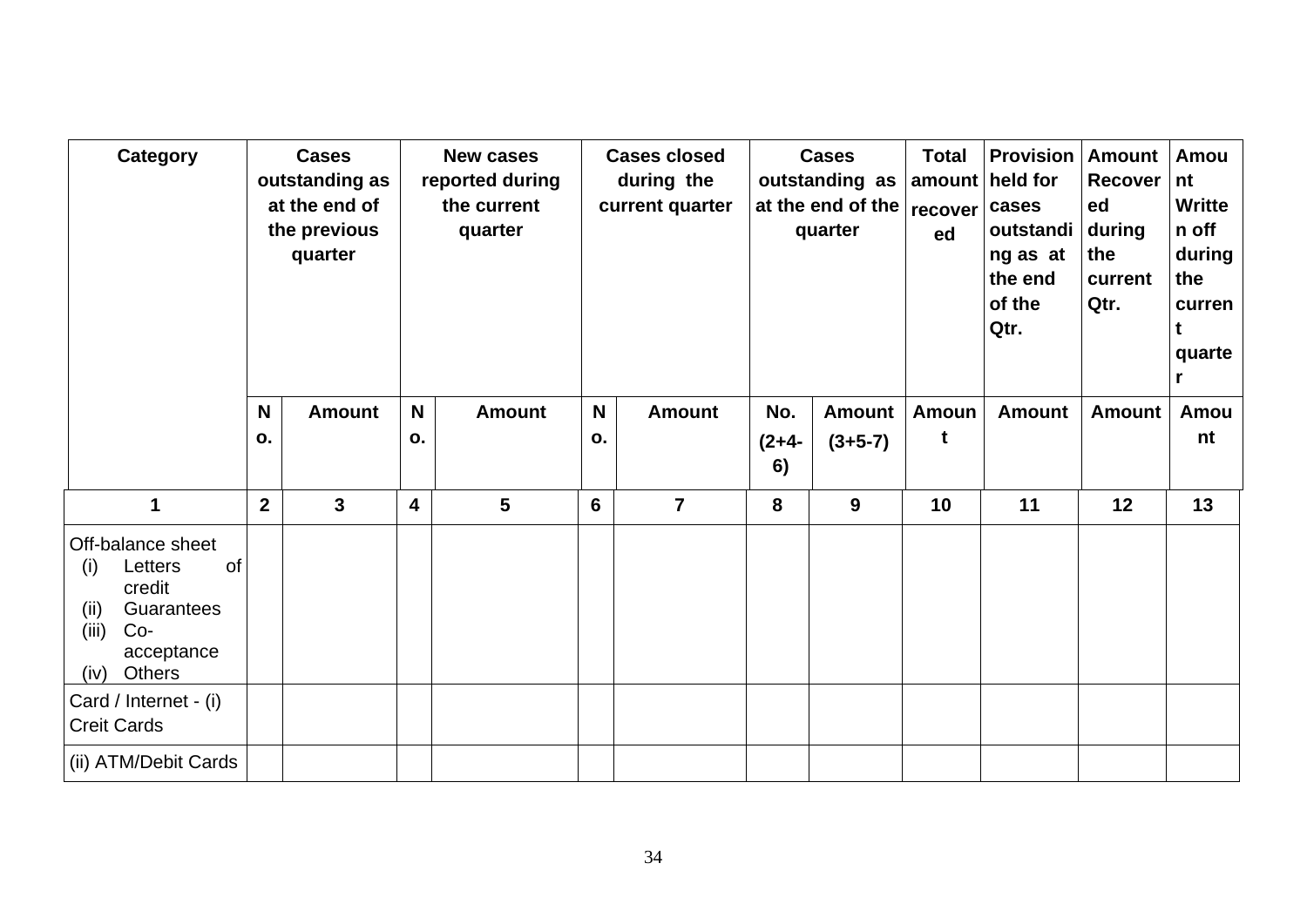| Category               |                  | <b>Cases</b><br>outstanding as<br>at the end of<br>the previous<br>quarter | <b>New cases</b><br>reported during<br>the current<br>quarter |                 |         | <b>Cases closed</b><br>during the<br>current quarter |                    | <b>Cases</b><br>outstanding as<br>at the end of the<br>quarter | <b>Total</b><br>amount<br><b>recover</b><br>ed | <b>Provision</b><br>held for<br>cases<br>outstandi<br>ng as at<br>the end<br>of the<br>Qtr. | <b>Amount</b><br>Recover  <br>ed<br>  during<br>the<br>current<br>Qtr. | Amou<br>nt<br><b>Writte</b><br>n off<br>during<br>the<br>curren<br>quarte |
|------------------------|------------------|----------------------------------------------------------------------------|---------------------------------------------------------------|-----------------|---------|------------------------------------------------------|--------------------|----------------------------------------------------------------|------------------------------------------------|---------------------------------------------------------------------------------------------|------------------------------------------------------------------------|---------------------------------------------------------------------------|
|                        | N<br>0.          | <b>Amount</b>                                                              | N<br>О.                                                       | <b>Amount</b>   | N<br>о. | <b>Amount</b>                                        | No.<br>(2+4-<br>6) | <b>Amount</b><br>$(3+5-7)$                                     | <b>Amoun</b><br>t                              | <b>Amount</b>                                                                               | <b>Amount</b>                                                          | Amou<br>nt                                                                |
| $\blacktriangleleft$   | $\boldsymbol{2}$ | $\overline{\mathbf{3}}$                                                    | 4                                                             | $5\phantom{.0}$ | 6       | $\overline{7}$                                       | 8                  | 9                                                              | 10                                             | 11                                                                                          | 12                                                                     | 13                                                                        |
| (iii) Internet Banking |                  |                                                                            |                                                               |                 |         |                                                      |                    |                                                                |                                                |                                                                                             |                                                                        |                                                                           |
| (iv) Others            |                  |                                                                            |                                                               |                 |         |                                                      |                    |                                                                |                                                |                                                                                             |                                                                        |                                                                           |
| <b>Total</b>           |                  |                                                                            |                                                               |                 |         |                                                      |                    |                                                                |                                                |                                                                                             |                                                                        |                                                                           |

**Note:** For Indian banks with overseas offices/branches, the above figures relate to the domestic position. The figures in respect of overseas branches/offices may be shown in a separate sheet in the same format as above.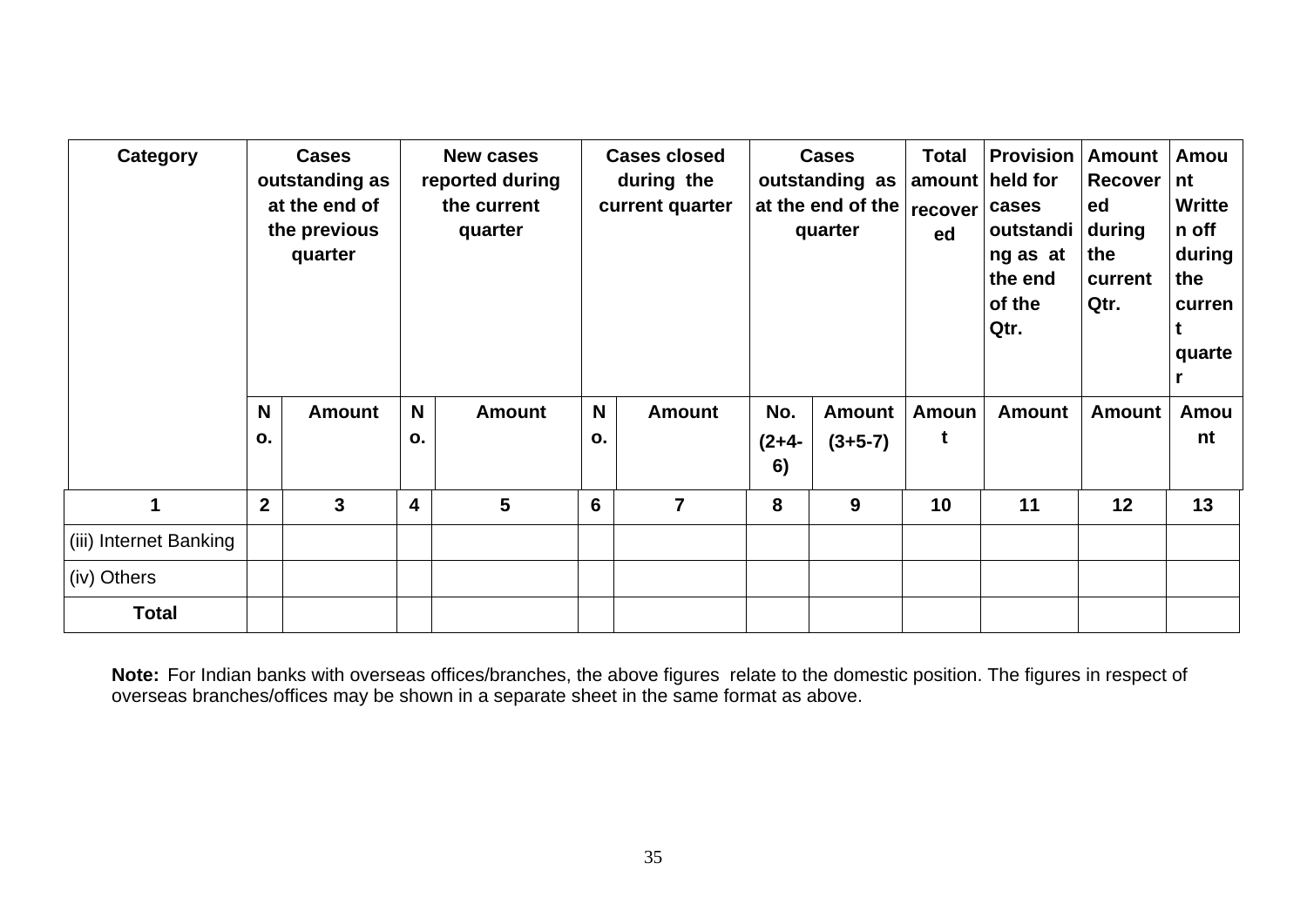#### **Part – B: Category-wise classification of frauds reported during the quarter \_\_\_\_\_\_\_\_\_\_\_\_\_\_ Name of the bank \_\_\_\_\_\_\_\_\_\_\_\_\_\_\_\_\_\_\_\_\_\_\_\_\_\_\_\_\_\_\_\_\_\_\_\_\_\_**

| Category                                              | Misappropriati<br>on and<br>criminal<br>breach of trust |  | <b>Fraudulent</b><br>encashment/<br>manipulation of<br>books of<br>account and<br>conversion of<br>property |  | Unauthorise<br>d credit<br>facility<br>extended<br>for illegal<br>gratification |  | <b>Negligence</b><br>and cash<br>shortages |      | forgery |      | <b>Cheating and Irregularities</b><br>in foreign<br>exchange<br>transactions |      | <b>Others</b> |      | <b>Total</b> |      |
|-------------------------------------------------------|---------------------------------------------------------|--|-------------------------------------------------------------------------------------------------------------|--|---------------------------------------------------------------------------------|--|--------------------------------------------|------|---------|------|------------------------------------------------------------------------------|------|---------------|------|--------------|------|
|                                                       |                                                         |  |                                                                                                             |  |                                                                                 |  | No.                                        | Amt. | No.     | Amt. | No.                                                                          | Amt. | No.           | Amt. | No           | Amt. |
| Less than Rs. 1 lakh                                  |                                                         |  |                                                                                                             |  |                                                                                 |  |                                            |      |         |      |                                                                              |      |               |      |              |      |
| Rs. 1 lakh and above<br>but less than Rs. 100<br>lakh |                                                         |  |                                                                                                             |  |                                                                                 |  |                                            |      |         |      |                                                                              |      |               |      |              |      |
| Rs. 100 lakh and<br>above                             |                                                         |  |                                                                                                             |  |                                                                                 |  |                                            |      |         |      |                                                                              |      |               |      |              |      |
| <b>Total</b>                                          |                                                         |  |                                                                                                             |  |                                                                                 |  |                                            |      |         |      |                                                                              |      |               |      |              |      |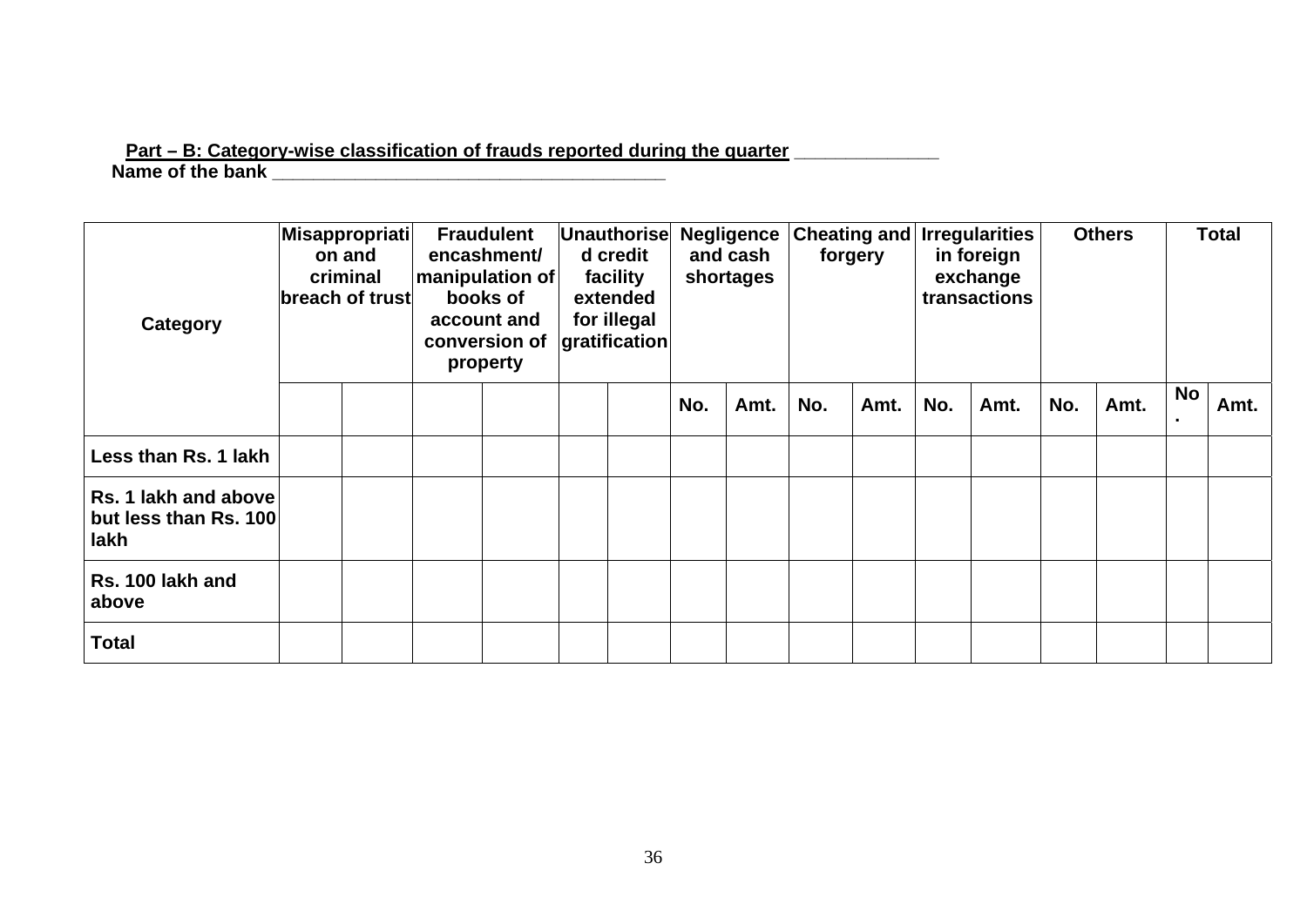## Part – C: Perpetrator-wise classification of frauds reported during the quarter

**Name of the bank \_\_\_\_\_\_\_\_\_\_\_\_\_\_\_\_\_\_\_\_\_\_\_\_\_\_\_\_\_\_\_\_\_\_\_\_\_\_** 

| Category                                              | <b>Staff</b> |      |     |      | <b>Customers</b> |      | <b>Outsiders</b> |      | <b>Staff and</b><br><b>Customers</b> |      | <b>Staff and</b><br><b>Outsiders</b> |      | <b>Customers</b><br>and<br><b>Outsiders</b> |      | Staff,<br><b>Customers</b><br>and Outsiders |      | <b>Total</b> |  |
|-------------------------------------------------------|--------------|------|-----|------|------------------|------|------------------|------|--------------------------------------|------|--------------------------------------|------|---------------------------------------------|------|---------------------------------------------|------|--------------|--|
|                                                       | No.          | Amt. | No. | Amt. | No.              | Amt. | No.              | Amt. | No.                                  | Amt. | No.                                  | Amt. | No.                                         | Amt. | No.                                         | Amt. |              |  |
| Less than Rs. 1 lakh                                  |              |      |     |      |                  |      |                  |      |                                      |      |                                      |      |                                             |      |                                             |      |              |  |
| Rs. 1 lakh and above<br>but less than Rs. 100<br>lakh |              |      |     |      |                  |      |                  |      |                                      |      |                                      |      |                                             |      |                                             |      |              |  |
| Rs. 100 lakh and<br>above                             |              |      |     |      |                  |      |                  |      |                                      |      |                                      |      |                                             |      |                                             |      |              |  |
| <b>Total</b>                                          |              |      |     |      |                  |      |                  |      |                                      |      |                                      |      |                                             |      |                                             |      |              |  |

**Note:** 1. The above category-wise classification is mostly based on various provisions of the Indian Penal Code.

2. All amounts may be furnished in Rs. lakh up to two decimals.

# **Certificate**